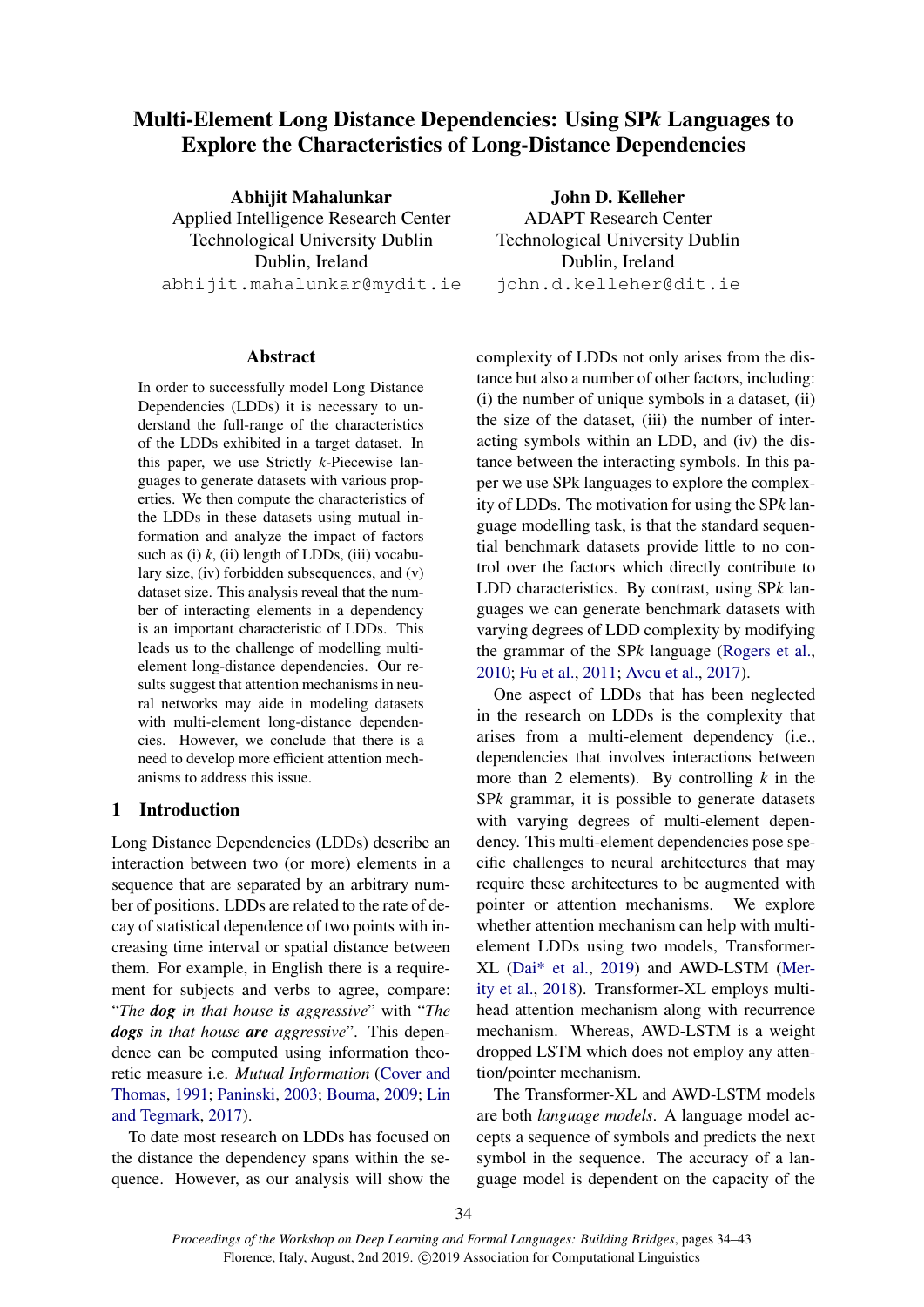model to capture the LDDs in the data on which it is evaluated. The standard evaluation metric for language models is *perplexity*. Perplexity is the measurement of the confusion or uncertainty of a language model as it predicts the next symbol in a sequence, and the lower the perplexity of a model the better the performance of the model.

## 2 Related Work: Neural Networks and Artificial Grammars

Formal Language Theory, primarily developed to study the computational basis of human language is now being used extensively to analyze any rulegoverned system [\(Chomsky,](#page-8-9) [1956,](#page-8-9) [1959;](#page-8-10) [Fitch](#page-8-11) [and Friederici,](#page-8-11) [2012\)](#page-8-11). Formal languages have previously been used to train RNNs and investigate their inner workings. The Reber grammar [\(Reber,](#page-8-12) [1967\)](#page-8-12) was used to train various  $1<sup>st</sup>$  order RNNs [\(Casey,](#page-8-13) [1996;](#page-8-13) [Smith and Zipser,](#page-8-14) [1989\)](#page-8-14). The Reber grammar was also used as a benchmarking dataset for LSTM models [\(Hochreiter and Schmidhuber,](#page-8-15) [1997\)](#page-8-15). Regular languages, studied by Tomita [\(Tomita,](#page-8-16) [1982\)](#page-8-16), were used to train  $2<sup>nd</sup>$  order RNNs to learn grammatical structures of the strings [\(Wa](#page-9-0)[trous and Kuhn,](#page-9-0) [1991;](#page-9-0) [Giles et al.,](#page-8-17) [1992\)](#page-8-17).

Regular languages are the simplest grammars (type-3 grammars) within the Chomsky hierarchy which are driven by regular expressions. For neural network research an interesting subclass of regular languages is the Strictly *k*-Piecewise languages. Strictly *k*-Piecewise languages are natural and can express some of the kinds of LDDs found in natural languages [\(Jager and Rogers,](#page-8-18) [2012;](#page-8-18) [Heinz and Rogers,](#page-8-19) [2010\)](#page-8-19). This presents an opportunity of using SP*k* grammar to generate benchmarking datasets [\(Avcu et al.,](#page-8-6) [2017;](#page-8-6) [Ma](#page-8-20)[halunkar and Kelleher,](#page-8-20) [2018\)](#page-8-20). In [Avcu et al.](#page-8-6) [\(2017\)](#page-8-6), LSTM networks were trained to recognize valid strings generated using SP*2*, SP*4*, SP*8* grammar. LSTM could recognize valid strings generated using SP*2* and SP*4* grammars but struggled to recognize strings generated using SP*8* grammar, exposing the performance bottleneck of LSTM networks. It has also been observed that the performance of LSTMs on SP*2* datasets degraded when the length of the LDDs in the datasets were increased, this was done by increasing the maximum length of the generated strings of SP*2* [\(Ma](#page-8-20)[halunkar and Kelleher,](#page-8-20) [2018\)](#page-8-20).

### 3 Preliminaries

### 3.1 Strictly *k*-Piecewise Languages (SP*k*)

SP*k* languages form a subclass of regular languages. Subregular languages can be identified by mechanisms much less complicated than Finite-State Automata. Many aspects of human language such as local and non-local dependencies are similar to subregular languages [\(Jager and Rogers,](#page-8-18) [2012\)](#page-8-18). More importantly, there are certain types of long distance (non-local) dependencies in human language which allow finite-state characterization [\(Heinz and Rogers,](#page-8-19) [2010\)](#page-8-19). These type of LDDs can easily be characterized by SP*k* languages and can be easily extended to other processes.

A language *L*, is described by a finite set of unique symbols  $\Sigma$  and  $\Sigma^*$  (*free monoid*) is a set of finite sequences or strings of zero or more elements from Σ.

Example 3.1. Consider,  $\Sigma = {\sigma_1, \sigma_2, \sigma_3, \sigma_4}$ where  $\sigma_1$ ,  $\sigma_2$ ,  $\sigma_3$ ,  $\sigma_4$  are the unique symbols. A *free monoid* over Σ contains all concatenations of these unique symbols. Thus,  $\Sigma^* = {\lambda, \sigma_1, \sigma_1 \sigma_2}$ , σ*1*σ*3,* σ*1*σ*4,* σ*3*σ*2,* σ*3*σ*1*σ*3,* σ*2*σ*1*σ*4*σ*3, ...* }.

**Definition 3.1.** Let, *u* denote a string, e.g.  $u=$  $\sigma_3 \sigma_2$ . The length of a string *u* is denoted by |*u*|, and if  $u = \sigma_3 \sigma_2$  then  $|u|=2$ . A string with length zero is denoted by  $\lambda$ .

<span id="page-1-1"></span>Definition 3.2. A string *v* is a *subsequence* of string *w*, iff  $v = \sigma_1 \sigma_2 ... \sigma_n$  and  $w \in \Sigma^* \sigma_1 \Sigma^* \sigma_2 \Sigma^*$ ...  $\Sigma^* \sigma_n \Sigma^*$ , where  $\sigma \in \Sigma$ . A *subsequence* of length *k* is called a *k-subsequence*. Let subseq*k*(*w*) denote the set of subsequences of *w* up to length *k*.

**Example 3.2.** Consider,  $\Sigma = \{a, b, c, d\}$ ,  $w =$ [ $acbd$ ],  $u = [bd]$ ,  $v = [acd]$  and  $x = [db]$ . String *u* is a *subsequence* of length *k* = 2 or *2-subsequence* of *w*. String *v* is a *3-subsequence* of *w*. However, string *x* is *not a subsequence* of *w* as it does not contain [*db*] subsequence.

SP*k* languages are defined by grammar *GSPk* as a set of permissible *k*-*subsequences*. Here, *k* indicates the number of elements in a dependency. Datasets generated to simulate 2 elements in a dependency will be generated using SP*2*. This is the simplest dependency structure. There are more complex chained-dependency structures which require higher *k* grammars.

<span id="page-1-0"></span>**Example 3.3.** Consider *L*, where  $\Sigma = \{a, b, c, d\}.$ Let *GSP*<sup>2</sup> be SP*k* grammar which is comprised of permissible 2-subsequences. Thus,  $G_{SP2} = \{aa,$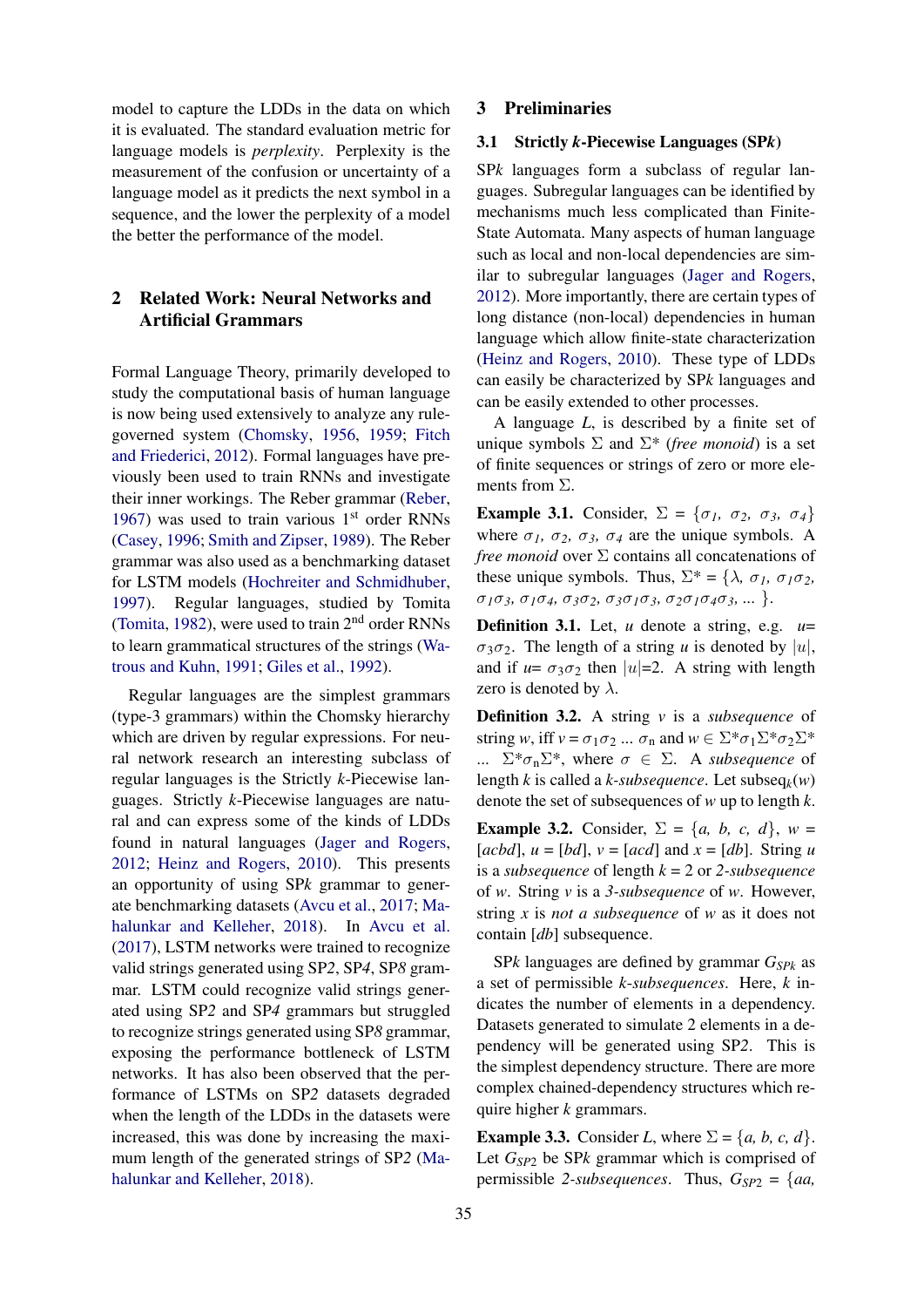<span id="page-2-2"></span>

Figure 1: The automaton for  $G_{SP2}$  where  $n_l = 6$ 

*ac, ad, ba, bb, bc, bd, ca, cb, cc, cd, da, db, dc, dd*}. *GSP*<sup>2</sup> grammar is employed to generate SP*2* datasets.

Definition 3.3. Subsequences which are not in the grammar *G* are called *forbidden subsequences*[1](#page-2-0) .

Example 3.4. Consider Example [3.3,](#page-1-0) although {*ab*} is a possible *2-subsequence*, it is not part of the grammar *GSP*2. Hence, {*ab*} is a *forbidden subsequence*.

<span id="page-2-1"></span>**Example 3.5.** Consider strings  $u$ ,  $v$ ,  $w$ :  $u$  =  $[bbcbdd]$ ,  $v = [bbdbbbbcbddaa]$  and  $w = [bbabb-bdd]$ *bcbdd*], where  $|u| = 6$ ,  $|v| = 12$  and  $|w| = 10$ . Strings *u* and *v* are valid SP*2* strings because they are composed of subsequences that are in *GSP*2. However, *w* is an invalid SP*2* string because *w* contains {*ab*} a subsequence which is a *forbidden subsequence*. These constraints apply for any string *x* where  $|x| \in \mathbb{Z}$ .

<span id="page-2-3"></span>**Example 3.6.** Let  $G_{SP3} = \{aaa, aab, abb, baa,$ *bab, bba, bbb, ...*} and *forbidden subsequence* = {*aba*} be an SP*3* grammar which is comprised of permissible 3-*subsequences*. Thus, *u* = [*aaaaaaab*], where  $|u| = 8$  is a valid SP3 string and  $v = [aaaaabaab]$ , where  $|v| = 9$  is an invalid SP*3* string as defined by the grammar *GSP*3.

The maximum extent of LDD exhibited by a certain SP*k* language is equal to the length of the strings generated which abide by the grammar. However, as per definition [3.2,](#page-1-1) the strings generated using this method will also exhibit dependencies of shorter lengths. It should be noted that the length of the LDD is not the same as *k*. The length of the LDD is the maximum distance between two elements in a dependency, whereas *k* specifies the number of elements in the dependency (as defined in the the SP*k* grammar).

**Example 3.7.** As per Example [3.5,](#page-2-1)  $v = [bbdbb$ *bcbddaa*], consider *b* in the first position, *subsequence* {*ba*} exhibits dependency of 10 and 11. Similarly, *subsequence* {*bd*} exhibits dependency of 2, 9, 10, etc.

Figure [1](#page-2-2) depicts a finite-state diagram of *GSP2*, which generates strings of synthetic data. Consider a string *x* from this data,  $\forall$  generated strings *x* generated using grammar  $G_{SP2}$ :  $|x| = 6$ . The *forbidden subsequence* for this grammar is {*ab*}. Since {*ab*} is a *forbidden subsequence*, the state diagram has no path (from state  $0$  to state  $11$ ) because such a path would permit the generation of strings with {*ab*} as a subsequence, *e.g.* {*abcccc*} Traversing the state diagram generates valid strings *e.g.* {*accdda, caaaaa*}.

Various *GSP*<sup>k</sup> could be used to define an SP*k* depending on the set of *forbidden subsequences* chosen. Thus, we can construct rich datasets with different properties for any SP*k* language. *forbidden subsequences* allow for the elimination of certain logically possible sequences while simulating a real world dataset where the probability of occurrence of that particular sequence is highly unlikely. Every SP*k* grammar is defined with at least one *forbidden subsequence*.

#### 3.2 Plotting LDD Characteristics

Mutual information has previously been used to analyse LDDs in datasets. For example, in [Ebel](#page-8-21)[ing and Poeschel](#page-8-21) [\(2002\)](#page-8-21), mutual information was used to analyse the maximum length of the LDDs in two English literary texts, Moby Dick by H. Melville and Grimm's tales. Another example, is the work of [Lin and Tegmark](#page-8-3) [\(2017\)](#page-8-3) who analyzed the LDD characteristics in *enwik8* dataset.

Mutual information measures dependence between random variables  $X$  and  $Y$ . These random variables have marginal distributions  $p(x)$ and  $p(y)$  and are jointly distributed as  $p(x, y)$ [\(Cover and Thomas,](#page-8-0) [1991;](#page-8-0) [Li,](#page-8-22) [1990\)](#page-8-22). Mutual information,  $I(X; Y)$  is defined as;

$$
I(X;Y) = \sum_{x,y} p(x,y) \log \frac{p(x,y)}{p(x)p(y)} \quad (1)
$$

<span id="page-2-0"></span><sup>&</sup>lt;sup>1</sup>Refer section 5.2. Finding the shortest forbidden subse*quences* in [\(Fu et al.,](#page-8-5) [2011\)](#page-8-5) for method to compute *forbidden sequences* for SP*k* language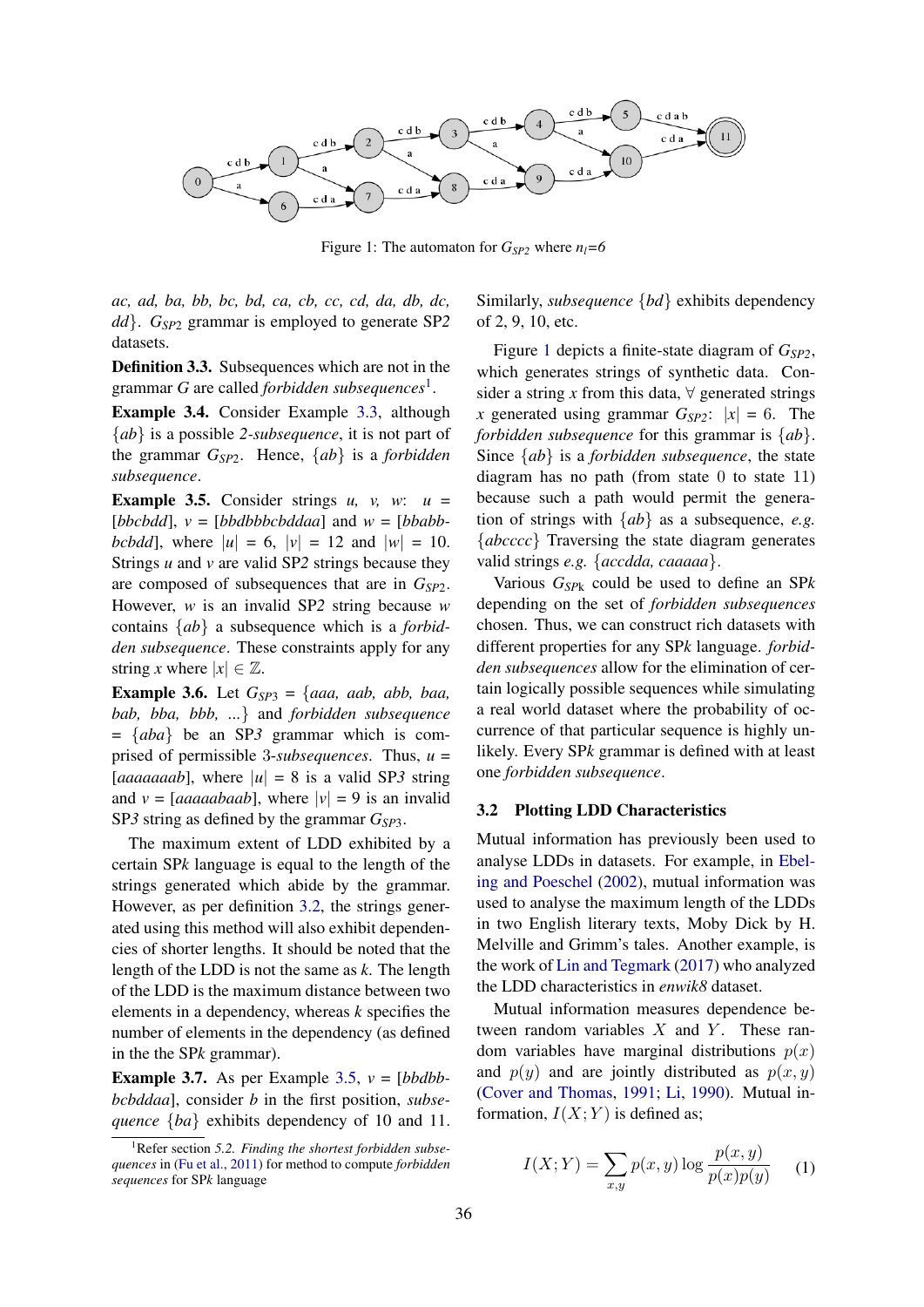If  $X$  and  $Y$  are not correlated, in other words if they are independent to each other, then  $p(x)p(y) = p(x, y)$  and  $I(X; Y) = 0$ . However, if  $X$  and  $Y$  are fully dependent on each other, then  $p(x) = p(y) = p(x, y)$  which results in the maximum value of  $I(X; Y)$ .

Mutual information can also be expressed using the *entropy* of X and Y i.e.  $H(X)$ ,  $H(Y)$  and their *joint entropy*,  $H(X, Y)$  as given in the equations below:

<span id="page-3-1"></span>
$$
I(X;Y) = H(X) + H(Y) - H(X,Y) \quad (2)
$$

$$
H(X) = -\sum_{x} p(x) \log p(x) \tag{3}
$$

In our algorithm, we compute the  $H(X)$  using Grassberger's corrections [\(Grassberger,](#page-8-23) [2003\)](#page-8-23).

$$
H(X) = \log N - 1/N \sum_{i=1}^{k} N_i \psi(N_i)
$$
 (4)

where  $N_i$  is the frequency of unique symbol  $i$ ,  $N = \sum N_i$ , K is the number of unique symbols, and  $\psi(N_i)$  is the *logarithmic derivative of the gamma function* of  $N_i$ .

In order to measure dependence between any two symbols at a distance  $D$  in a sequence, we design random variables  $X$  and  $Y$  so that  $X$  holds the subsequence of the original sequence from index 0 till  $|dataset| - 1 - D$ , and Y holds the subsequence from index D till  $|dataset| - 1$ ; where D represents spacing between the symbols and  $|dataset|$  or  $LEN$  is the size of the dataset. Next we define a random variable XY that contains a sequence of paired symbols one from X and one from  $Y$ , where the symbols in a pair have the same index in  $X$  and  $Y$ . Algorithm [1](#page-3-0) explains the details.

Using this information, and Equations [2](#page-3-1) and [4,](#page-3-2) we calculate the mutual information  $I(X, Y)$  at a distance D in a sequence. We define the *LDD characteristics* of any given sequential dataset as a function of mutual information  $I(X; Y)$  over the distance D. Once we have calculated the mutual information within a dataset at the different distances D which range between 1 to  $|dataset|$  we can then plot the LDD characteristics as a graph of distance D versus mutual information at D. The LDD characteristics are plotted on a *log-log axis*, the *x-axis* defines the distance between a pair of symbols and the *y-axis* marks the mutual information.

<span id="page-3-0"></span>Algorithm 1 Computing LDD Characteristics  
\nfor 
$$
D \leftarrow 1
$$
,  $|dataset|$  do  
\n $X \leftarrow dataset[0 : |dataset| - D]$   
\n $Y \leftarrow dataset[D : |dataset|]$   
\n $XY \leftarrow zero$ -matrix of size  $(K^X, K^Y)$   
\nfor  $i \leftarrow 0, |X|$  do  
\nIncrement  $XY[X[i], Y[i]]$   
\nend for  
\nCompute  $N_i^X, N^X, K^X$  for  $X$   
\nCompute  $N_i^X, N^Y, K^Y$  for  $Y$   
\nCompute  $N_i^X, N^Y, K^Y$  for  $YY$   
\nCompute  $H(X), H(Y)$  and  $H(X, Y)$  Eq. 4  
\n $I[D] \leftarrow H(X) + H(Y) - H(X, Y)$   
\nend for

### <span id="page-3-2"></span>4 LDD characteristics of SP*k* datasets

Natural datasets present little to no control over the factors that affect LDDs. This, limits our ability to understand LDDs in more detail. SP*k* languages exhibit some types of LDDs occurring in natural datasets. Moreover, by modifying the SP*k* grammar we can control the LDD characteristics within a dataset generated by the grammar. To understand and validate the interaction between an SP*k* grammar and the characteristics of the data it generates, we used a number of datasets of SP*k* grammar and analyzed the properties of these datasets. Every dataset is a collection of strings and these strings strictly follow the grammar. Hence the size of the dataset ( $|dataset|$ ) is the sum of the size of all the strings. The datasets were generated using *foma* [\(Hulden,](#page-8-24) [2009\)](#page-8-24) and *python* [\(Avcu et al.,](#page-8-6) [2017;](#page-8-6) [Ma](#page-8-20)[halunkar and Kelleher,](#page-8-20) [2018\)](#page-8-20)<sup>[2](#page-3-3)</sup>. Below we analyze the impact of various factors on the resulting LDD characteristics.

#### <span id="page-3-4"></span>4.1 Impact of *k*

A dependency may arise within a dataset due to two or more interacting elements. A two element dependency is the simplest dependency structure and is analyzed by models addressing LDDs. However, multiple element dependency may not be rare and if not modeled correctly may well contribute to the errors of a model. Lack of knowledge of these dependency structures within benchmark datasets present significant limitation in comparing the performance of different models aimed at addressing LDDs. Different model architectures

<span id="page-3-3"></span><sup>&</sup>lt;sup>2</sup>The scripts and details of these datasets are available at [https://github.com/silentknight/](https://github.com/silentknight/DelFol-ACL-2019) [DelFol-ACL-2019](https://github.com/silentknight/DelFol-ACL-2019)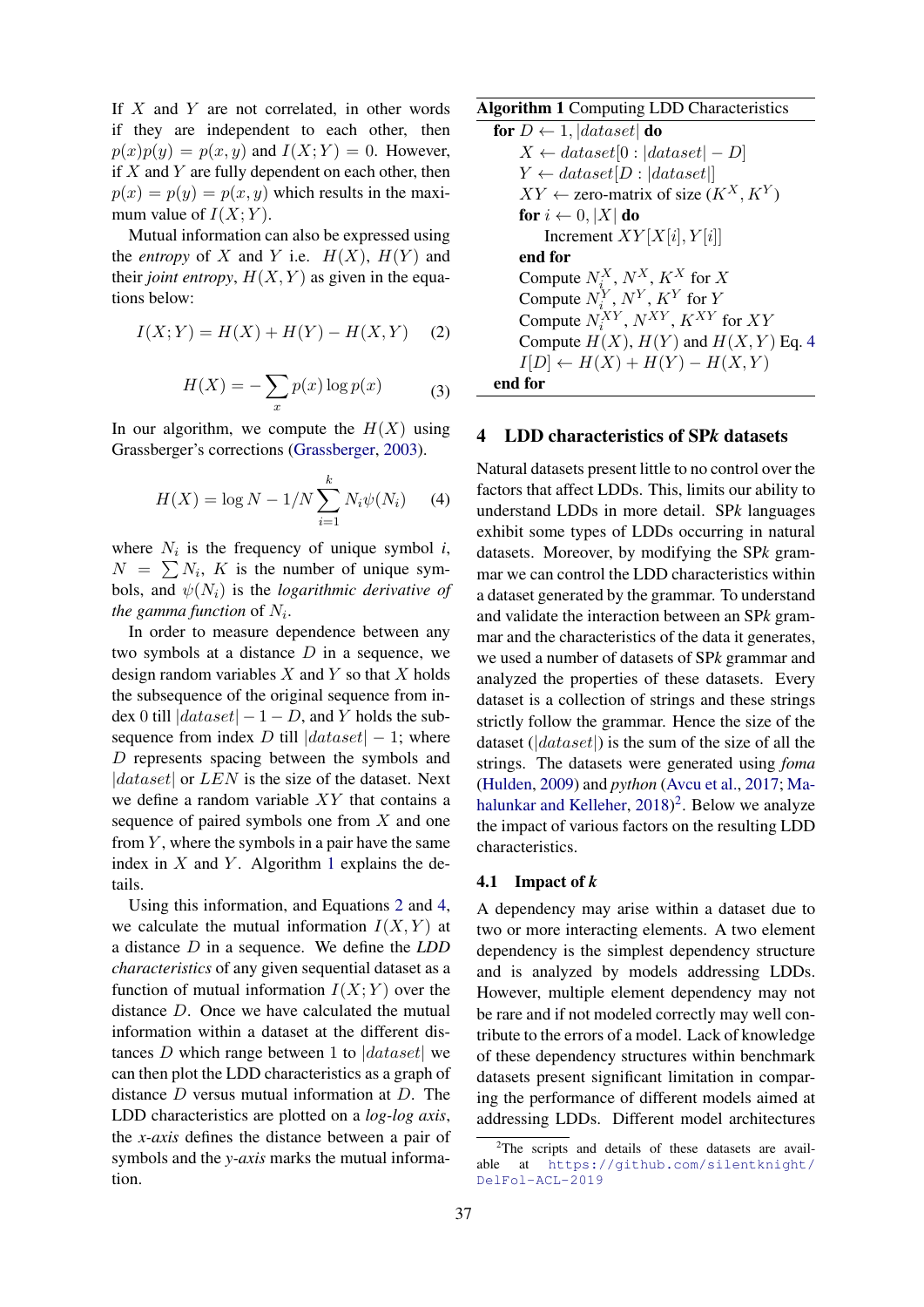<span id="page-4-0"></span>

Figure 2: LDD characteristics of datasets of SP*2*, SP*4* and SP*16* grammar exhibiting LDD of length 100.

may be able to represent one type of LDD characteristic to a greater extent than another (e.g., distance versus *k*). However, unless the experimenter is able to control the LDD characteristics present in a dataset it is not possible to disentangle which characteristics a given model struggles with based solely on the models performance on the data. SP*k* grammar addresses this problem by providing control over both dependency distance and *k*.

We use SP*2*, SP*4* and SP*16* grammars to generate a set of datasets. With  $k = \{2, 4, 16\}$ , we generate datasets with different dependency structures with interacting elements 2, 4, and 16 respectively. Figure [2](#page-4-0) plots the LDD characteristics of SP*2*, SP*4* and SP*16* grammars. They contain uniform distribution of strings of string length  $l$ where  $60 \le l \le 100$ . The maximum length of strings in each of these datasets is 100. Hence, we can observe steeper mutual information decay beyond D>100. *k* defines the number of correlated or dependent elements in a dependency rule. As *k* increases the grammar becomes more complex and there is an overall reduction in frequency of the dependent elements in a given sequence (due to lower probability of these elements occurring in a given sequence). Hence, the mutual information is lower. This can be seen with dataset of SP*16* as compared to SP*2* and SP*4*. It is worth noting that datasets with lower mutual information curves tend to present more difficulty during modeling [\(Mahalunkar and Kelleher,](#page-8-20) [2018\)](#page-8-20).

#### 4.2 Impact of LDD length

The distance or length between two interacting elements present significant challenge in modeling LDDs as the model is required to store the context

<span id="page-4-1"></span>

Figure 3: LDD characteristics of datasets of SP*2* grammar exhibiting LDDs of length 20, 100, 200 and 500.

of the interacting element persistently. The success of a model is dependent on whether it is capable of storing the required length of the contexts as dictated by the dataset.

We generated strings of maximum length 20  $(2 \le l \le 20)$ , 100  $(21 \le l \le 100)$ , 200  $(101 \le l \le 200)$ and 500 (201≤l≤500) using SP*2* grammar. As explained in Example [3.6,](#page-2-3) by increasing the length of the generated strings, the distance between dependent elements is also increased, resulting in longer LDDs. Consequently, using this string lengths we can simulate LDD lengths of 20, 100, 200 and 500.

Figure [3](#page-4-1) plots LDD characteristics of SP*2* languages with maximum string length of 20, 100, 200, 500. The point where mutual information decay is faster, the *inflection point*, lies around the same point on *x-axis* as the maximum length of the LDD. This confirms that SP*k* can generate datasets with varying lengths of LDDs.

#### <span id="page-4-2"></span>4.3 Impact of Vocabulary Size

We analyze the impact of vocabulary size on LDD characteristics, we generate SP*2* grammars where  $\Sigma_1 = \{a, b, c, d\}$  (V=4) and  $\Sigma_2 = \{a, b, c, d, \ldots, x, y, z\}$  (V=26), where V is vocabulary size. The impact of vocabulary size can be seen in figure [4.](#page-5-0) Both these datasets contain strings of maximum length 20. Hence the mutual information decays at 20. Both curves have identical decay indicating a similar grammar. However the overall mutual information of the dataset with  $V = 26$  is much lower then the mutual information of the dataset with  $V=4$ . This is because a smaller vocabulary results in an increase in the probability of the occurrence of each individual elements.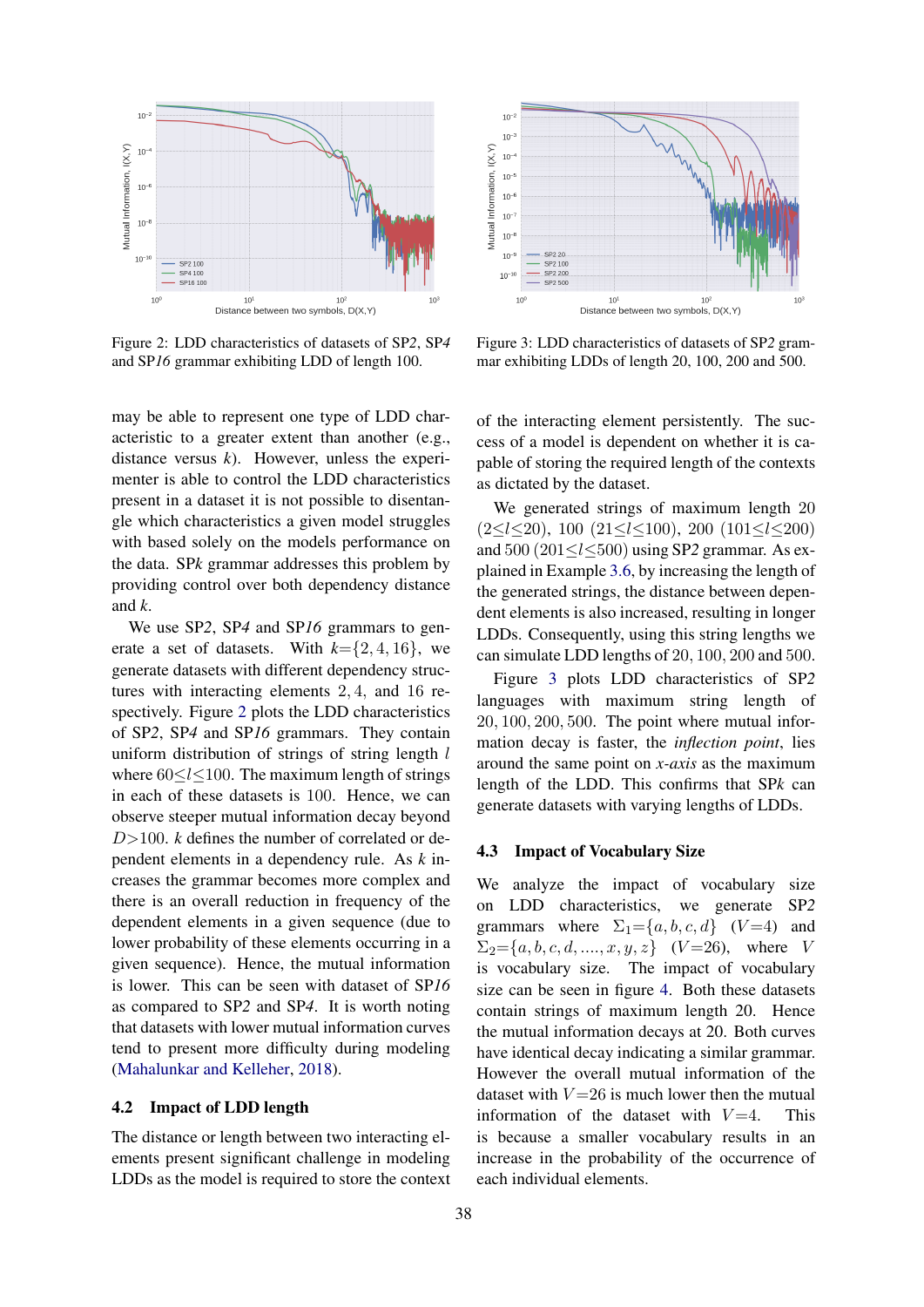<span id="page-5-0"></span>

Figure 4: LDD characteristics of datasets of SP*2* grammar with vocabulary of 4 and 26.

<span id="page-5-1"></span>

Figure 5: LDD characteristics of datasets of SP*2* grammar with varying forbidden subsequences.

#### 4.4 Impact of *forbidden subsequences*

forbidden subsequences control the complexity of a given grammar. We choose two sets of forbidden subsequences for SP*2* grammar, {ab, bc} and  $\{ab, bc, cd, dc\}.$ 

Figure [5](#page-5-1) plots the LDD characteristics of SP*2* grammar with two set of *forbidden subsequences* as  $\{ab, bc\}$  and  $\{ab, bc, cd, dc\}$ . It is seen that the dataset with more forbidden subsequences exhibited mutual information decay tending towards a power law decay as compared to an exponential decay by dataset with less forbidden subsequences. As explained in [Lin and Tegmark](#page-8-3) [\(2017\)](#page-8-3), datasets with exponential decay tend to exhibit Markovian behavior and thus are easy to model as compared to datasets with power law decay. Complex LDDs in a dataset result in power law decay. Thus, by controlling the forbidden subsequences, one can introduce more complex LDDs.

#### <span id="page-5-3"></span>4.5 Impact of dataset size

Another factor to analyze is the impact of the size of the dataset ( $|dataset|$ ) on LDDs of the same

<span id="page-5-2"></span>

Figure 6: LDD characteristics of datasets of SP*2* grammar with varying size of the datasets

grammar. We generate two sizes of the same SP*2* grammar to study the impact of the size of the data on the LDD characteristics, where one dataset is twice the size of the other.

In figure [6](#page-5-2) we can observe that LDD characteristics of datasets sampled from the same grammar are less likely to be affected by the size of the dataset.

## 5 Multi-Element Long Distance Dependencies: Attention Mechanisms and *k*

As discussed above in section [4.1,](#page-3-4) LDDs may arise due to multiple interacting elements, which can be referred to as multi-element long-distance dependency (ME-LDD). Current LDD research primarily focuses on developing models which are capable of retaining contextual information across long distances in sequential datasets. This approach, which focuses solely on dependency distance, may be insufficient in addressing the problems arising due to ME-LDDs. However, recent advances in attention mechanisms and memory networks may be able to represent ME-LDDs. In this section we investigate two models, Transformer-XL [\(Dai\\* et al.,](#page-8-7) [2019\)](#page-8-7) (with attention mechanism) and AWD-LSTM (ASGD Weight-Dropped LSTM) (without attention mechanism) [\(Merity](#page-8-8) [et al.,](#page-8-8) [2018\)](#page-8-8) so as to analyze how attention mechanisms help in modeling datasets with ME-LDDs.

The Transformer-XL model augments vanilla Transformer models by introducing a recurrence mechanism to the Transformer architecture. This recurrence effectively encodes an arbitrarily long context into a fixed size representation over constrained memory and computation. A vanilla Transformer is made up of Multi-Head Attention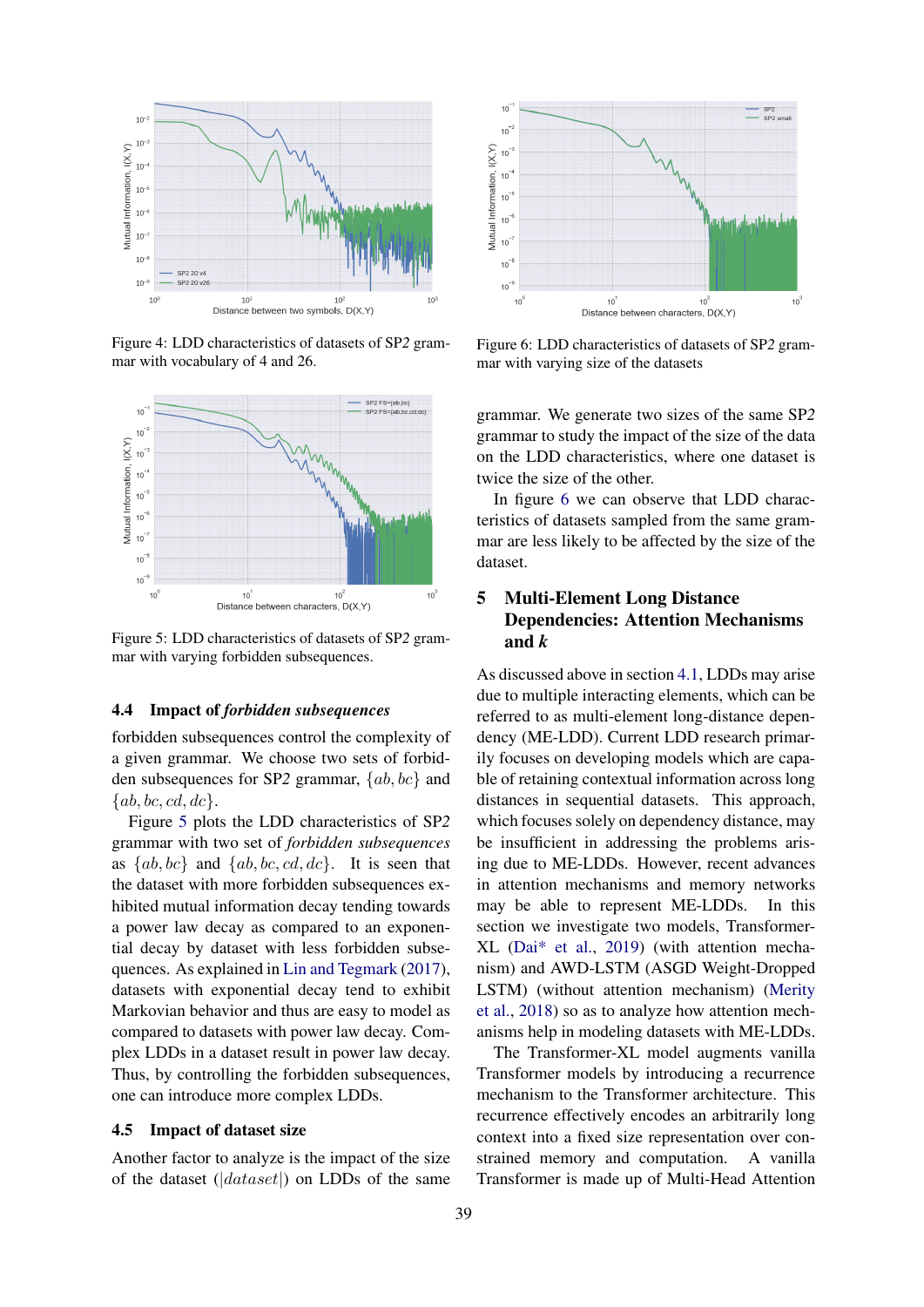<span id="page-6-1"></span>

| Models | Test Perplexity in bpc |                 |                 |                  |  |
|--------|------------------------|-----------------|-----------------|------------------|--|
|        | SP2                    | SP <sub>4</sub> | SP <sub>8</sub> | SP <sub>16</sub> |  |
|        | 1.6855                 | 1.8038          | 1.9611          | 2.0759           |  |
|        | 1.413                  | 1.486           | 1.658           | 1.708            |  |

Table 1: Perplexity score of 1: Transformer-XL and 2: AWD-LSTM models of SP2, SP4, SP8 and SP16 datasets with vocabulary size  $V = 4$ 

<span id="page-6-2"></span>

| Models | Test Perplexity in bpc |                 |        |                 |  |
|--------|------------------------|-----------------|--------|-----------------|--|
|        | SP <sub>2</sub>        | SP <sub>4</sub> | SP6    | SP <sub>8</sub> |  |
|        | 4.6846                 | 4.7320          | 4.7384 | 4.7385          |  |
|        | 4.525                  | 4.635           | 4.707  | 4.708           |  |

Table 2: Perplexity score of 1: Transformer-XL and 2: AWD-LSTM models of SP2, SP4, SP6 and SP8 datasets with vocabulary size  $V = 26$ 

and Feed Forward layers which aides in adding positional information to the embedded representation. The other model we tested, the AWD-LSTM, uses a weight-drop mechanism so as to aid in regularization of the LSTM network. Hence this model does not explicitly uses attention mechanism.

We trained both these models with variants of SP*k* grammar where  $k = \{2, 4, 8, 16\}$  for vocabulary size  $V=4$  and  $k=\{2,4,6,8\}$  for vocabulary size  $V = 26$ . Hence, there are in total 8 datasets. Every dataset contains uniform distribution of strings with string length l where  $60 \le l \le$ 100. The string length ordering is not maintained so as to not bias the models. In-order to train the language models, every dataset is split into training/validation/test sets. All the training sets for vocabulary size  $V = 4$  contain  $\approx 195000$  number of strings and the size of the training set is  $\approx 24MB$ . Similarly, all the training sets for vocabulary size  $V = 26$  contain ≈222000 number of strings with size of  $\approx 40MB$ . All the test and validation sets contain  $\approx$ 16000 strings with size of  $2MB^3$  $2MB^3$ . The hyperparameters for both the models were reused from the *Penn Treebank character* model [\(Dai\\*](#page-8-7) [et al.,](#page-8-7) [2019;](#page-8-7) [Merity et al.,](#page-8-8) [2018\)](#page-8-8).

Table [1](#page-6-1) lists the test perplexity scores of both the models in *bits per character* for datasets with vocabulary size  $V = 4$  and table [2](#page-6-2) lists the test perplexity scores of both the models for datasets with vocabulary size  $V = 26$ . We plot the test perplexity scores of all the datasets as function of  $k$  in

<span id="page-6-3"></span>

Figure 7: Test perplexity score of Transformer-XL and AWD-LSTM models of SP2, SP4, SP8 and SP16 datasets.

figure [7.](#page-6-3) Here we observe two distinct sets of perplexity growth curves. It can be seen that, as the size of the vocabulary changes, the test perplexity score across all the models also changes relatively. This confirms that the vocabulary size of the dataset does impact the perplexity score of the models. This is attributed to the lower mutual information in the LDD characteristics as explained in section [4.3.](#page-4-2)

Switching our focus to the growth in perplexity as *k* increases, we tried to understand how the presence of attention mechanism impacts the ability of the neural architectures to model the ME-LDDs as  $k$  increases. For datasets with  $V=26$ , the impact of attention mechanism in Transformer-XL is apparent. The test perplexity score remains almost unchanged which we attribute to the presence of an attention mechanism. However, AWD-LSTM model struggles to maintain test perplexity scores as  $k$  increases, for datasets with  $V = 26$ (higher vocabulary size).

For datasets with  $V=4$ , it can be seen that the test perplexity of Transformer-XL model as a function of *k* scales exponentially. The presence of exponential relation indicates that the attention mechanism of the Transformer helps the model as *k* increases in the SP*k* grammar: the exponential relationship indicates that the growth in model's perplexity appears to saturate as *k* increases. For AWD-LSTM model, the test perplexity with *k* also increases at similar rate as that of Transformer-XL. This could be attributed to smaller vocabulary size, which leads to less complex dependency structure even at higher value of k. Such datasets could be easily modeled using

<span id="page-6-0"></span><sup>&</sup>lt;sup>3</sup>The datasets and scripts used for training the models can be found at [https://github.com/silentknight/](https://github.com/silentknight/DelFol-ACL-2019) [DelFol-ACL-2019](https://github.com/silentknight/DelFol-ACL-2019)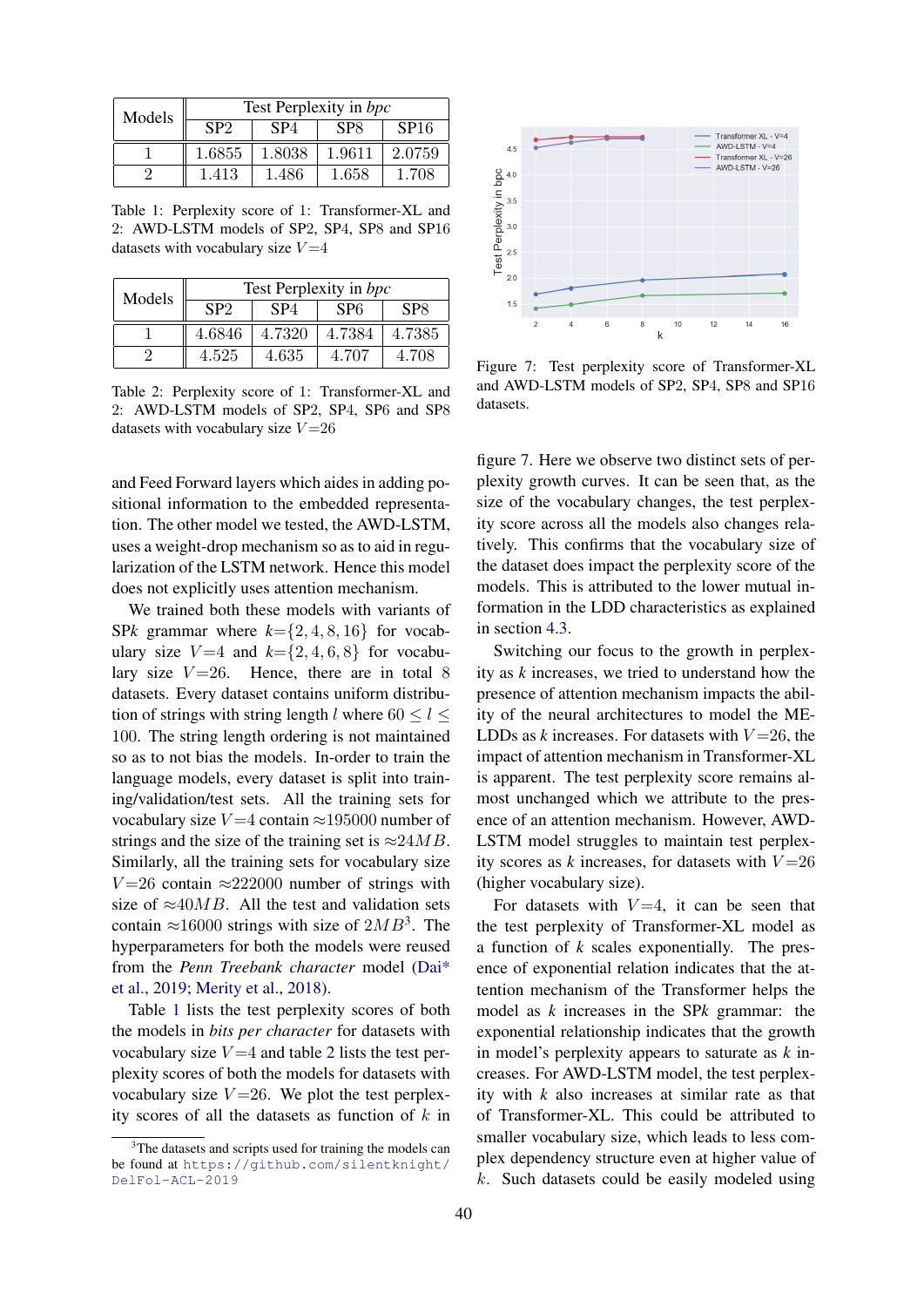non-attention mechanisms as seen in the figure [7.](#page-6-3)

Comparing the test perplexity scores in figure [7](#page-6-3) for both of these models, it can be observed that the overall test perplexity score of Transformer-XL model for across all the datasets as compared with AWD-LSTM model is higher. This could be attributed to over-parameterization of the Transformer-XL model. Transformer-XL uses  $\approx$ 44 million parameters as compared to  $\approx$ 18 million used by AWD-LSTM model to model these sub-regular languages. It should also be noted that the height of the LDD characteristics of all the datasets is significantly lower than natural datasets [\(Mahalunkar and Kelleher,](#page-8-25) [2018\)](#page-8-25). Consequently the mutual information is very small at a given distance D. This leads to higher perplexity in language models modeling them.

We also observed no apparent impact on the value of test perplexity scores of all the models on training sets with twice the number of strings. This can be substantiated by observing the LDD characteristics in section [4.5.](#page-5-3) Limitation of *foma* tool to generate datasets with various properties prevented us from exploring more complex datasets. *E.g.* we were unable to generate SP16 dataset with vocabulary size of  $V = 26$  due to *stack full* error.

## 6 Discussion

The LDD characteristics of a dataset is indicative of the presence of a certain type of grammar in the dataset. Our experiments reveal that even though a specific grammar does induce similar LDD characteristics, there are subtle variations. These variations depend on a number of factors such as size of the vocabulary, length of contextual relations, dependency structure (for e.g. "*k*" and "*forbidden subsequences*"). This analysis improves our understanding of the complex nature of the LDDs. This analysis can be extended to natural datasets in an effort to better understand the datasets. Thus, if a sequential model such as recurrent neural architecture intends to model a dataset, knowing these factors would greatly benefit in selecting the best hyper-parameters of the sequential model. By training Transformer-XL and AWD-LSTM model with datasets possessing various properties, it was possible to observe the impact of various properties on the perplexity score. Also, the impact of multi-head attention mechanism on the vocabulary size is quite evident. Our results suggest that the Transformer-XL performs

much better with increase in vocabulary size. It is also evidenced by its SoTA results on *WikiText103* dataset ( $V = 267735$ ) [\(Dai\\* et al.,](#page-8-7) [2019\)](#page-8-7).

## 7 Conclusion

The majority of neural network research on sequential models focuses solely on modelling dependencies across long distances. However, the dependencies that occur in sequential data can also be multi-element. Furthermore, the vocabulary size, and the forbidden subsequences within a grammar also contribute to the difficulty of modelling the dependencies within a dataset.

In natural datasets all of these factors interact, and can confound the analysis for model performance. However, using SP*k* languages it is possible to synthesize sequential datasets and control the type of dependencies exhibited in these datasets. Using a mutual information based analysis of SP*k* synthesized datasets we examined how the different language characteristics (vocabulary size, forbidden subsequences) and dependency characteristics (length, *k*) are reflected in the datasets generated by SP*k* grammars. Furthermore, our results suggest that attention mechanisms in neural networks may aide in modeling datasets with multi-element long-distance dependencies. Although we encourage developing more efficient models.

The potential impact of this work for neural networks research include: an appreciation of the multifaceted nature of LDDs; a procedure for measuring LDD characteristics within a dataset; an understanding of how different hyper-parameters setting on an SP*k* based dataset synthesis process (string length, *k*, forbidden subsequences, vocabulary size) affect the mutual information profile of the resulting dataset.

## Acknowledgment

This research was partly supported by the ADAPT Research Centre, funded under the SFI Research Centres Programme (Grant 13/RC/2106) and is co-funded under the European Regional Development Funds. The research was also supported by an IBM Shared University Research Award. We gratefully acknowledge the support of NVIDIA Corporation with the donation of the Titan Xp GPU under NVIDIA GPU Grant used for this research.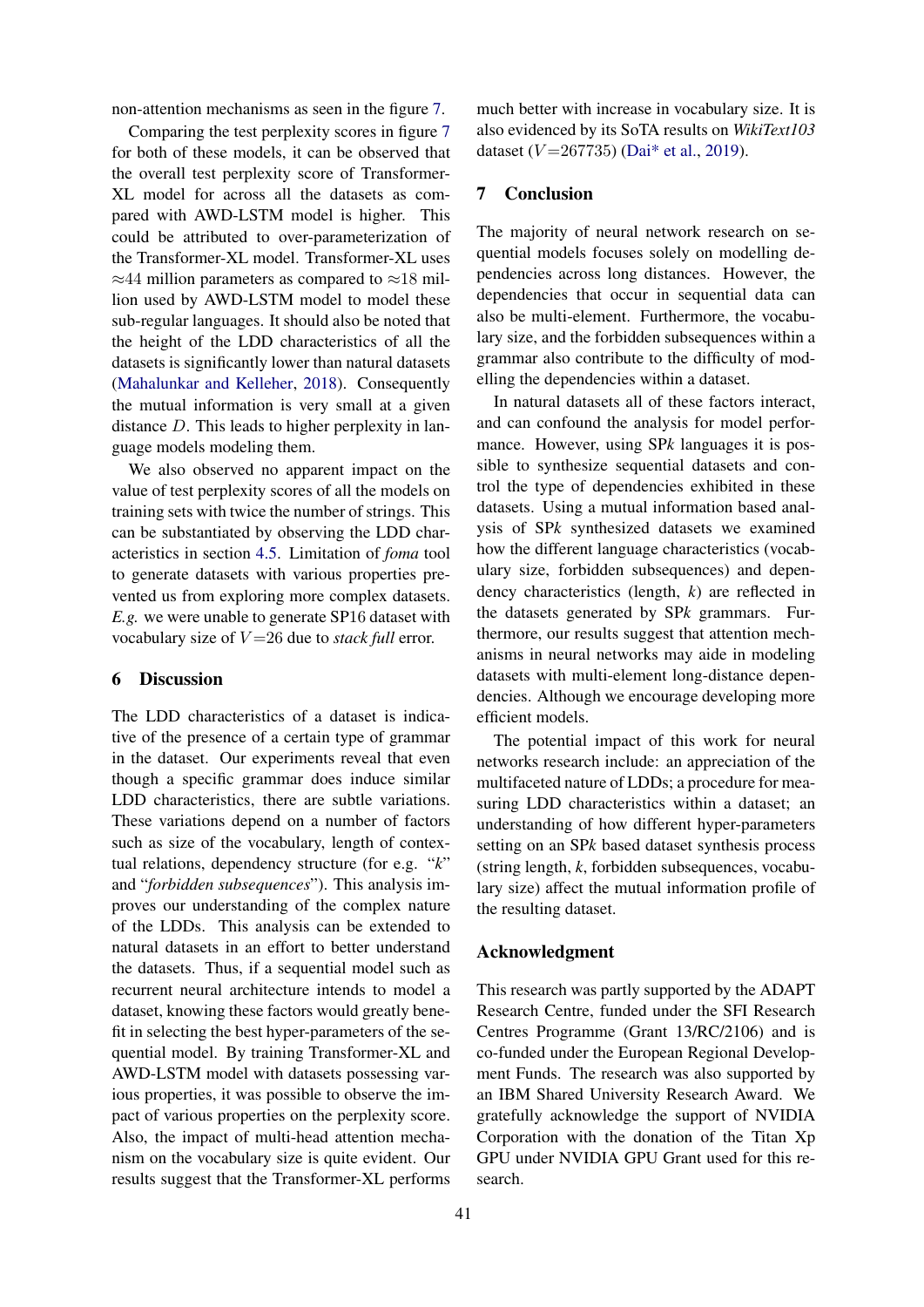#### References

- <span id="page-8-6"></span>Enes Avcu, Chihiro Shibata, and Jeffrey Heinz. 2017. Subregular complexity and deep learning. In *Proceedings of the Conference on Logic and Machine Learning in Natural Language (LaML)*.
- <span id="page-8-2"></span>Gerlof Bouma. 2009. Normalized (pointwise) mutual information in collocation extraction.
- <span id="page-8-13"></span>M. Casey. 1996. [The dynamics of discrete-time com](https://doi.org/10.1162/neco.1996.8.6.1135)[putation, with application to recurrent neural net](https://doi.org/10.1162/neco.1996.8.6.1135)[works and finite state machine extraction.](https://doi.org/10.1162/neco.1996.8.6.1135) *Neural Computation*, 8(6):1135–1178.
- <span id="page-8-9"></span>N. Chomsky. 1956. [Three models for the description of](https://doi.org/10.1109/TIT.1956.1056813) [language.](https://doi.org/10.1109/TIT.1956.1056813) *IRE Transactions on Information Theory*, 2(3):113–124.
- <span id="page-8-10"></span>Noam Chomsky. 1959. [On certain formal properties of](https://doi.org/https://doi.org/10.1016/S0019-9958(59)90362-6) [grammars.](https://doi.org/https://doi.org/10.1016/S0019-9958(59)90362-6) *Information and Control*, 2(2):137–167.
- <span id="page-8-0"></span>Thomas M. Cover and Joy A. Thomas. 1991. *Elements of Information Theory*. Wiley-Interscience, New York, NY, USA.
- <span id="page-8-7"></span>Zihang Dai\*, Zhilin Yang\*, Yiming Yang, William W. Cohen, Jaime Carbonell, Quoc V. Le, and Ruslan Salakhutdinov. 2019. [Transformer-XL: Language](https://openreview.net/forum?id=HJePno0cYm) [modeling with longer-term dependency.](https://openreview.net/forum?id=HJePno0cYm)
- <span id="page-8-21"></span>Werner Ebeling and Thorsten Poeschel. 2002. [En](https://doi.org/10.1209/0295-5075/26/4/001)[tropy and Long range correlations in literary En](https://doi.org/10.1209/0295-5075/26/4/001)[glish.](https://doi.org/10.1209/0295-5075/26/4/001) 26(2):241–246.
- <span id="page-8-11"></span>W Tecumseh Fitch and Angela D Friederici. 2012. [Artificial grammar learning meets formal language](https://doi.org/10.1098/rstb.2012.0103) [theory: an overview.](https://doi.org/10.1098/rstb.2012.0103) *Philosophical Transactions of the Royal Society B: Biological Sciences*, 367(1598):1933–1955.
- <span id="page-8-5"></span>Jie Fu, Jeffrey Heinz, and Herbert G. Tanner. 2011. [An algebraic characterization of strictly piecewise](https://doi.org/10.1007/978-3-642-20877-5_26) [languages.](https://doi.org/10.1007/978-3-642-20877-5_26) *Lecture Notes in Computer Science (including subseries Lecture Notes in Artificial Intelligence and Lecture Notes in Bioinformatics)*, 6648 LNCS:252–263.
- <span id="page-8-17"></span>C. L. Giles, C. B. Miller, D. Chen, H. H. Chen, G. Z. Sun, and Y. C. Lee. 1992. [Learning and extract](https://doi.org/10.1162/neco.1992.4.3.393)[ing finite state automata with second-order recurrent](https://doi.org/10.1162/neco.1992.4.3.393) [neural networks.](https://doi.org/10.1162/neco.1992.4.3.393) *Neural Computation*, 4(3):393– 405.
- <span id="page-8-23"></span>P. Grassberger. 2003. [Entropy Estimates from Insuffi](http://arxiv.org/abs/physics/0307138)[cient Samplings.](http://arxiv.org/abs/physics/0307138) *ArXiv Physics e-prints*.
- <span id="page-8-19"></span>Jeffrey Heinz and James Rogers. 2010. [Estimating](http://dl.acm.org/citation.cfm?id=1858681.1858772) [strictly piecewise distributions.](http://dl.acm.org/citation.cfm?id=1858681.1858772) In *Proceedings of the 48th Annual Meeting of the Association for Computational Linguistics*, ACL '10, pages 886–896, Stroudsburg, PA, USA. Association for Computational Linguistics.
- <span id="page-8-15"></span>Sepp Hochreiter and Jürgen Schmidhuber. 1997. Long short-term memory. *Neural computation*, 9(8):1735–1780.
- <span id="page-8-24"></span>Mans Hulden. 2009. Foma: a finite-state compiler and library. In *Proceedings of the 12th Conference of the European Chapter of the Association for Computational Linguistics*, pages 29–32. Association for Computational Linguistics.
- <span id="page-8-18"></span>G. Jager and J. Rogers. 2012. [Formal language the](https://doi.org/10.1098/rstb.2012.0077)[ory: refining the Chomsky hierarchy.](https://doi.org/10.1098/rstb.2012.0077) *Philosophical Transactions of the Royal Society B: Biological Sciences*, 367(1598):1956–1970.
- <span id="page-8-22"></span>Wentian Li. 1990. [Mutual information functions versus](https://doi.org/10.1007/BF01025996) [correlation functions.](https://doi.org/10.1007/BF01025996) *Journal of Statistical Physics*, 60(5):823–837.
- <span id="page-8-3"></span>Henry W. Lin and Max Tegmark. 2017. [Critical be](https://doi.org/10.3390/e19070299)[havior in physics and probabilistic formal languages.](https://doi.org/10.3390/e19070299) *Entropy*, 19(7).
- <span id="page-8-25"></span>Abhijit Mahalunkar and John D. Kelleher. 2018. [Un](http://arxiv.org/abs/1810.02966)[derstanding Recurrent Neural Architectures by An](http://arxiv.org/abs/1810.02966)[alyzing and Synthesizing Long Distance Dependen](http://arxiv.org/abs/1810.02966)[cies in Benchmark Sequential Datasets.](http://arxiv.org/abs/1810.02966) *arXiv eprints*, page arXiv:1810.02966.
- <span id="page-8-20"></span>Abhijit Mahalunkar and John D. Kelleher. 2018. Using regular languages to explore the representational capacity of recurrent neural architectures. In *Artificial Neural Networks and Machine Learning – ICANN 2018*, pages 189–198, Cham. Springer International Publishing.
- <span id="page-8-8"></span>Stephen Merity, Nitish Shirish Keskar, and Richard Socher. 2018. [Regularizing and optimizing LSTM](https://openreview.net/forum?id=SyyGPP0TZ) [language models.](https://openreview.net/forum?id=SyyGPP0TZ) In *International Conference on Learning Representations*.
- <span id="page-8-1"></span>Liam Paninski. 2003. [Estimation of entropy and mu](https://doi.org/10.1162/089976603321780272)[tual information.](https://doi.org/10.1162/089976603321780272) *Neural Computation*, 15(6):1191– 1253.
- <span id="page-8-12"></span>Arthur S. Reber. 1967. [Implicit learning of artificial](https://doi.org/10.1016/S0022-5371(67)80149-X) [grammars.](https://doi.org/10.1016/S0022-5371(67)80149-X) *Journal of Verbal Learning and Verbal Behavior*, 6(6):855–863.
- <span id="page-8-4"></span>James Rogers, Jeffrey Heinz, Gil Bailey, Matt Edlefsen, Molly Visscher, David Wellcome, and Sean Wibel. 2010. On Languages Piecewise Testable in the Strict Sense. In *The Mathematics of Language*, pages 255–265, Berlin, Heidelberg. Springer Berlin Heidelberg.
- <span id="page-8-14"></span>A. W. Smith and D. Zipser. 1989. [Encoding sequen](https://doi.org/10.1109/IJCNN.1989.118646)[tial structure: experience with the real-time recur](https://doi.org/10.1109/IJCNN.1989.118646)[rent learning algorithm.](https://doi.org/10.1109/IJCNN.1989.118646) In *International 1989 Joint Conference on Neural Networks*, pages 645–648 vol.1.
- <span id="page-8-16"></span>Masaru Tomita. 1982. Learning of construction of finite automata from examples using hill-climbing : RR : Regular set Recognizer. *Proceedings of Fourth International Cognitive Science Conference*, pages 105–108.